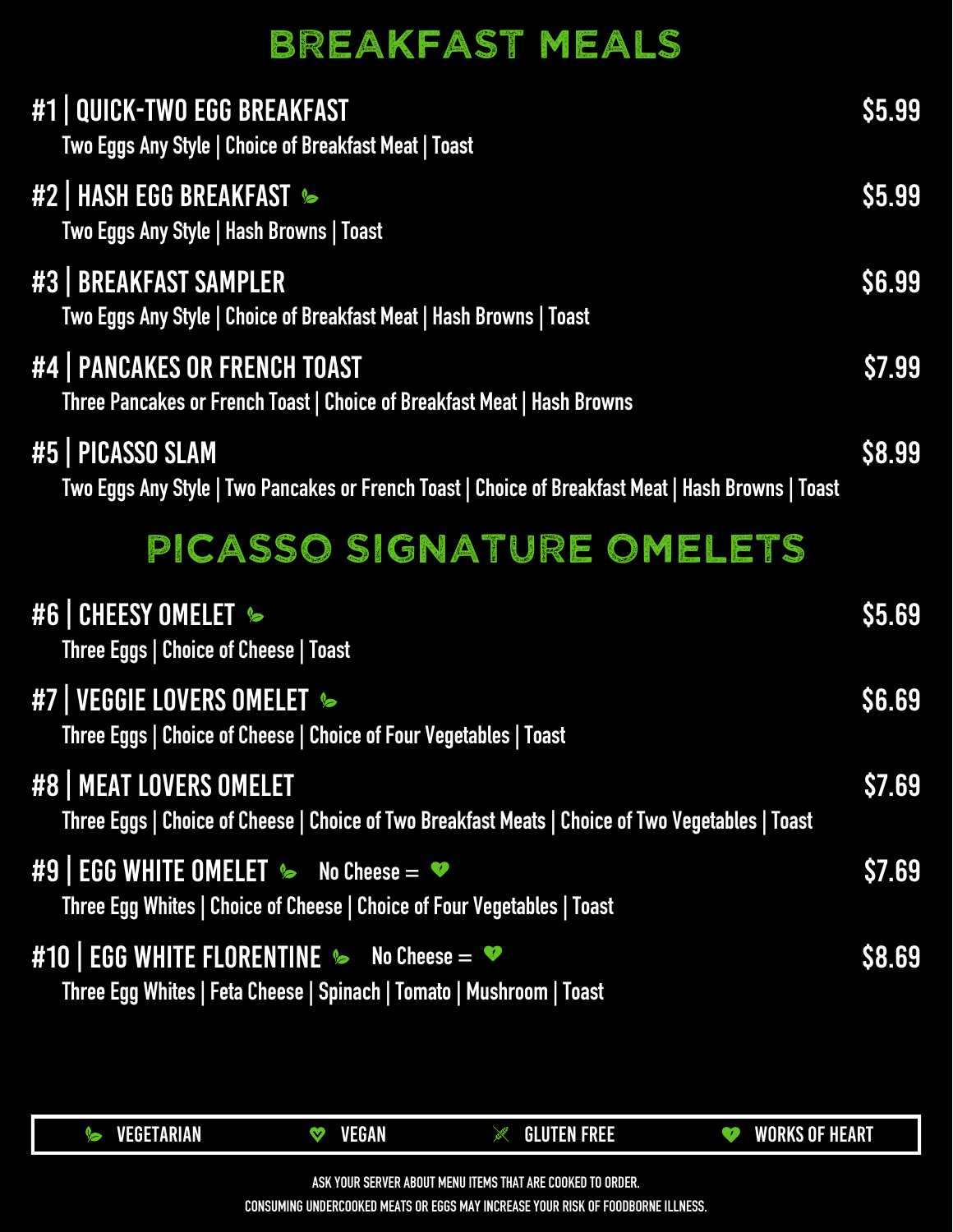| <b>BREAKFAST EXTRAS &amp; ADDITIONS</b>                    |                                       |                                        |                                       |
|------------------------------------------------------------|---------------------------------------|----------------------------------------|---------------------------------------|
| EGG WHITE UPCHARGE   +\$1.09                               |                                       |                                        | ADDITIONAL EGG   +\$1.69              |
| <b>EXTRA BREAKFAST MEAT   +\$2.09</b>                      |                                       |                                        | <b>EXTRA CHEESE   +\$0.70</b>         |
| <b>EXTRA VEGETABLES   +\$0.79</b>                          |                                       | SOUR CREAM & SALSA   +\$0.59           |                                       |
| <b>VEGETARIAN</b>                                          | <b>VEGAN</b><br>$\boldsymbol{\nabla}$ | <b>GLUTEN FREE</b><br><b>ANGEL AND</b> | <b>WORKS OF HEART</b><br>$\mathbf{Y}$ |
| ASK YOUR SERVER ABOUT MENU ITEMS THAT ARE COOKED TO ORDER. |                                       |                                        |                                       |

#### LOADED CHEESY HASH BROWNS

**Choice of Breakfast Meat | Cheddar Cheese | Choice of Two Vegetables**

\$5.99

#### BIG BREAKFAST BURRITO

**Scrambled Egg | Choice of Breakfast Meat | Choice of Two Vegetables | Cheddar Cheese | Flour Tortilla | Served with Sour Cream and Salsa**

**Fried Egg | Bacon | Lettuce | Tomato | Mayo | Texas Toast**

| <b>TOAST (2) <math>\approx</math></b><br>Sourdough   Rye   12 Grain   White   Wheat   Texas Toast                  | <b>\$2.29</b> |
|--------------------------------------------------------------------------------------------------------------------|---------------|
| <b>ONE EGG ANY STYLE &amp;</b>                                                                                     | \$1.79        |
| <b>BREAKFAST MEAT</b><br>Bacon (3)   Sausage Patty (2)   Ham   Turkey                                              | <b>\$3.19</b> |
| HASH BROWNS & X                                                                                                    | <b>\$3.19</b> |
| <b>BUTTERMILK PANCAKES (2) &amp;</b>                                                                               | <b>\$4.49</b> |
| <b>FRENCH TOAST (2) &amp;</b>                                                                                      | <b>\$4.49</b> |
| <b>BREAKFAST SANDWICH &amp;</b><br><b>English Muffin or Bagel   Egg   Choice of Cheese</b>                         | \$3.69        |
| <b>BREAKFAST SANDWICH WITH MEAT</b><br>English Muffin or Bagel   Choice of Breakfast Meat   Egg   Choice of Cheese | <b>\$4.69</b> |
| <b>BREAKFAST CLUB</b>                                                                                              | \$5.49        |

# BREAKFAST A LA CARTE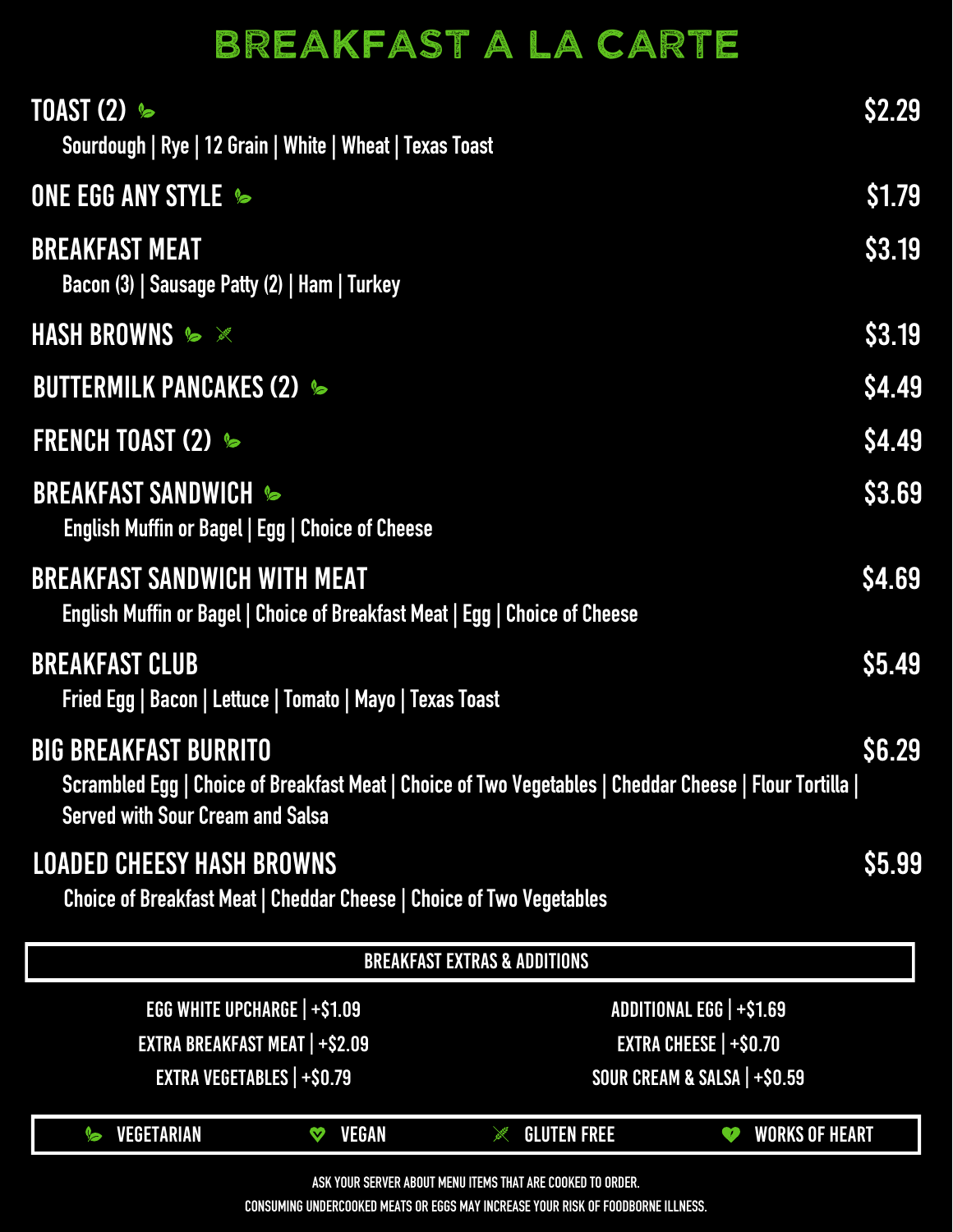

#10 | CHIPOTLE BLACK BEAN BURGER **Black Bean Burger | Cheddar Cheese | Lettuce | Tomato | Onion | Chipotle Mayo** \$7.79 \$11.79 #9 | TURNER'S TURKEY BURGER **1⁄3 Ib Turkey Burger Patty | Provolone Cheese | Lettuce | Tomato | Onion | Pickle** \$7.79 \$11.79 #8 | PABLO'S PATTY MELT **1⁄3 Ib Burger Patty | Baby Swiss Cheese | Sautéed Onion | Thousand Island Dressing | Rye Bread** \$7.59 \$11.59 **1⁄3 Ib Burger Patty | American Cheese | Lettuce | Pickle | Thousand Island Dressing**

|                                                                                                                                    | <b>SANDWICH</b> | <b>MEAL</b>    |
|------------------------------------------------------------------------------------------------------------------------------------|-----------------|----------------|
| #1   PICASSO CLASSIC HAMBURGER<br>1/3 Ib Burger Patty   Lettuce   Tomato   Onion   Pickle                                          | <b>S6.29</b>    | \$10.29        |
| #2   PICASSO CLASSIC CHEESEBURGER<br>1/3 Ib Burger Patty   Two Slices of American Cheese   Lettuce   Tomato   Onion   Pickle       | <b>\$7.59</b>   | \$11.59        |
| #3   PICASSO CLASSIC DOUBLE CHEESEBURGER<br>2 - 1/3 Ib Burger Patties   American Cheese   Lettuce   Tomato   Onion   Pickle        | \$9.79          | \$13.79        |
| #4   MUSHROOM SWISS BURGER<br>1/3 Ib Burger Patty   Baby Swiss Cheese   Sautéed Mushrooms   Aioli                                  | \$7.59          | <b>\$11.59</b> |
| #5   REMINGTON'S ROADHOUSE BURGER<br><b>1/3 lb Burger Patty   Hardwood Smoked Bacon   Cheddar Cheese   Onion Rings   BBQ Sauce</b> | <b>\$8.59</b>   | \$12.59        |
| #6   FRANCIS BACON'S BURGER<br>1/3 Ib Burger Patty   Hardwood Smoked Bacon   Cheddar Cheese   Sautéed Onions   Fried Egg   Aioli   | <b>S8.59</b>    | \$12.59        |
| #7   BANKSY BURGER                                                                                                                 | <b>\$7.79</b>   | \$11.79        |

ALL MEALS INCLUDE FRENCH FRIES & A 20OZ SODA OR WATER

# PICASSO SIGNATURE BURGERS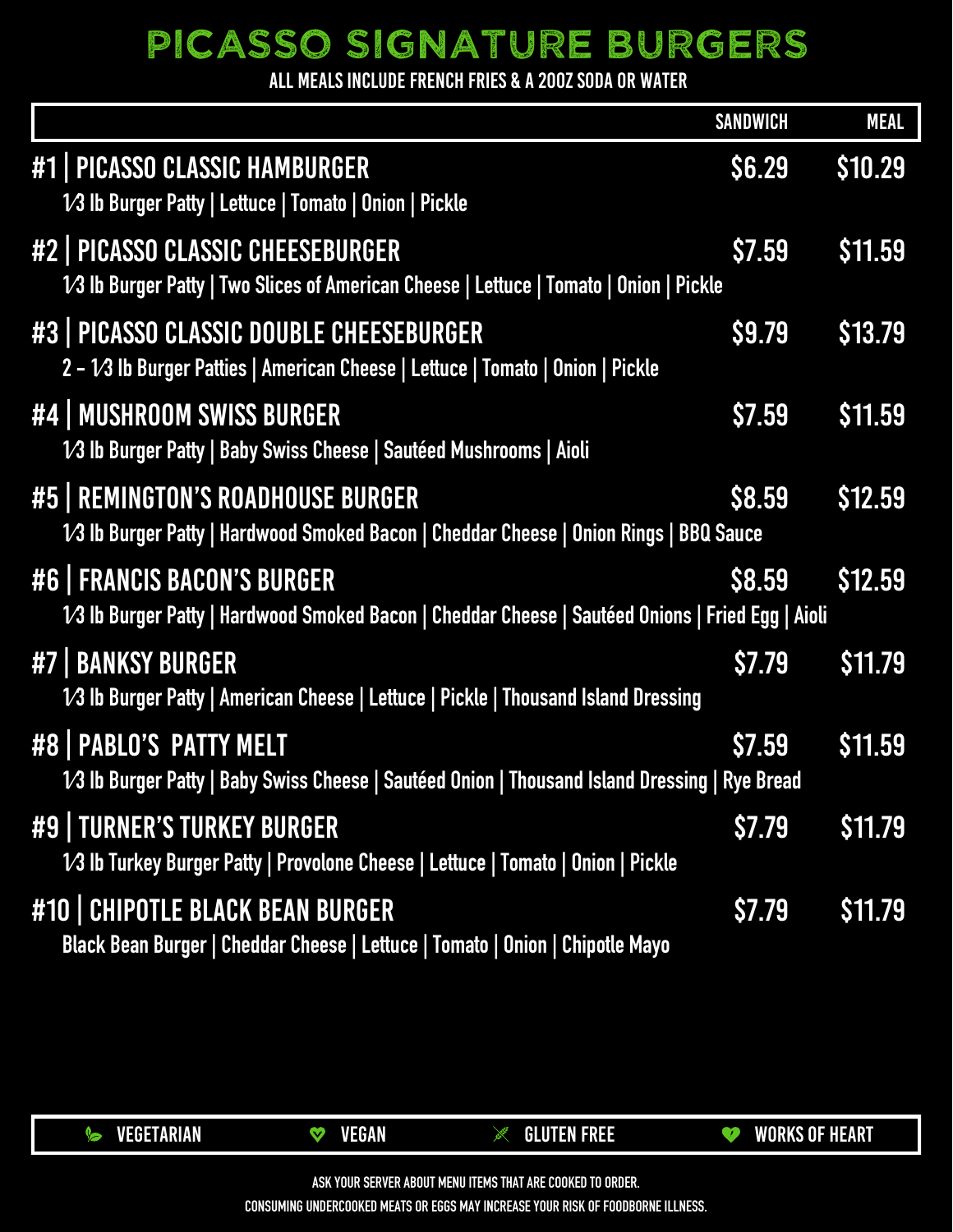**ASK YOUR SERVER ABOUT MENU ITEMS THAT ARE COOKED TO ORDER.** 

**CONSUMING UNDERCOOKED MEATS OR EGGS MAY INCREASE YOUR RISK OF FOODBORNE ILLNESS.**



|                                     | <b>A LA CARTE</b> | <b>MEAL</b>  |
|-------------------------------------|-------------------|--------------|
| #20   CHICKEN TENDERS               | <b>\$5.69</b>     | S9.69        |
| #21   THREE CHEESE GRILLED CHEESE & | <b>\$4.69</b>     | <b>S8.69</b> |
| #22   PICASSO'S STACKED HAM & SWISS | <b>\$7.09</b>     | \$11.09      |
| #23   ALL BEEF HOT DOG              | <b>\$3.99</b>     | S7.99        |

OTHER GRILL FAVORITES

|                                                                                                                                      | <b>SANDWICH</b> | <b>MEAL</b>    |
|--------------------------------------------------------------------------------------------------------------------------------------|-----------------|----------------|
| #12   GRILLED CHICKEN SANDWICH<br>Grilled Chicken Breast   American Cheese   Lettuce   Tomato   Onion   Pickle                       | \$6.99          | \$10.99        |
| #13   CRISPY CHICKEN SANDWICH<br>Crispy Chicken Breast   American Cheese   Lettuce   Tomato   Onion   Pickle                         | <b>S6.99</b>    | \$10.99        |
| #14   SPICY CHICKEN SANDWICH<br>Spicy Chicken Breast   American Cheese   Lettuce   Tomato   Onion   Pickle                           | <b>\$7.69</b>   | \$11.69        |
| <b>#15   ROADHOUSE CHICKEN SANDWICH</b><br>Grilled Chicken Breast   Hardwood Smoked Bacon   Cheddar Cheese   Onion Rings   BBQ Sauce | <b>\$7.99</b>   | \$11.99        |
| #16   RED PEPPER CHICKEN PITA<br>Grilled Chicken Breast   Provolone Cheese   Roasted Peppers   Sautéed Onions   Red Pepper Aioli     | <b>\$7.69</b>   | \$11.69        |
| #18 CHICKEN GYRO<br><b>Grilled Chicken Breast   Lettuce   Tomato   Onion   Tazki Sauce</b>                                           | \$7.69          | <b>\$11.69</b> |
| <b>CONTRACTOR</b>                                                                                                                    |                 |                |

ALL MEALS INCLUDE FRENCH FRIES & A 20OZ SODA OR WATER

### PICASSO SIGNATURE CHICKEN SANDWICHES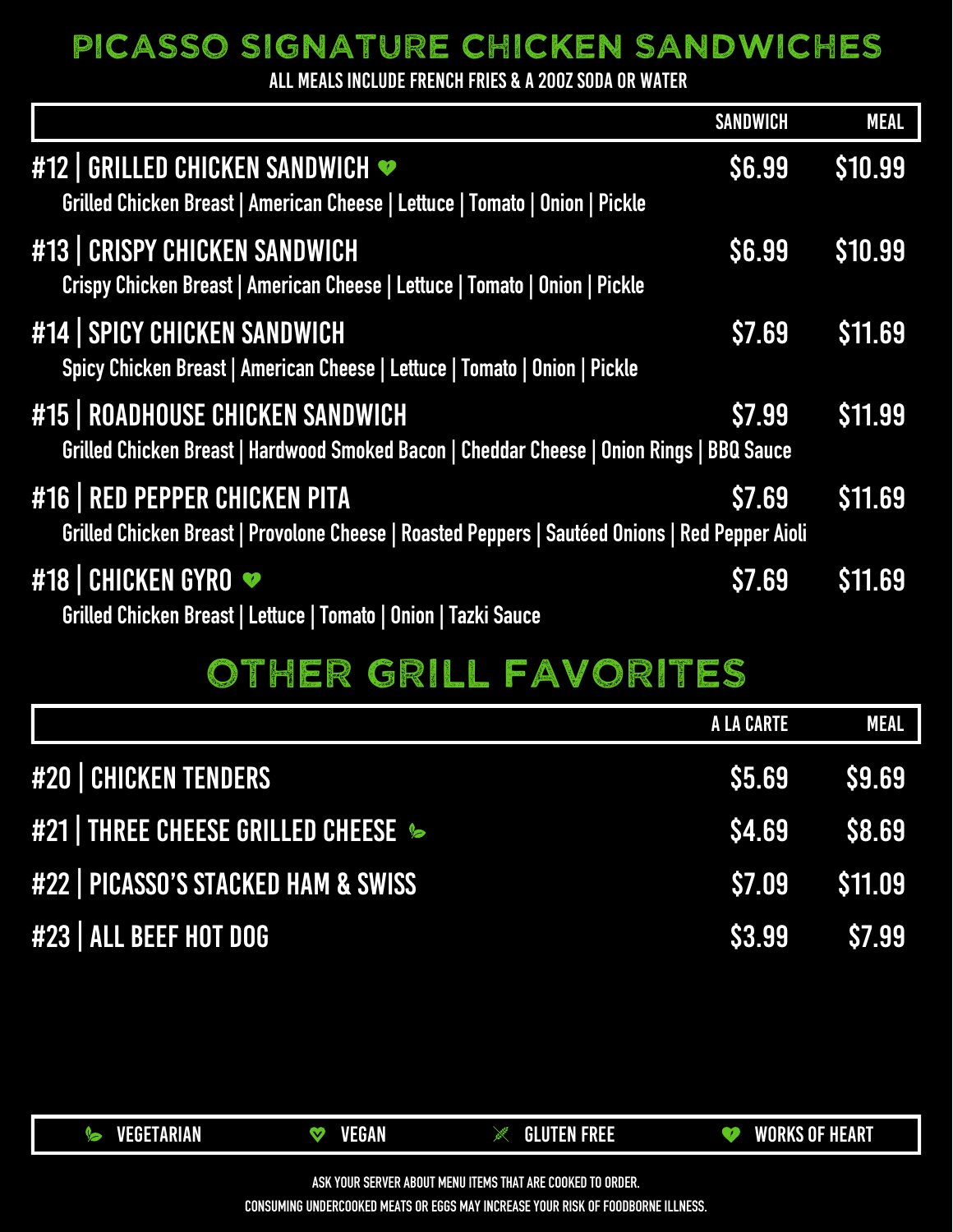

GRILL MEAL EXTRAS & ADDITIONS

1/3 IB BURGER PATTY | +\$3.09 AVOCADO | +\$1.09 SAUTÉED MUSHROOMS | +\$0.79 SALSA | +\$0.79 HARDWOOD SMOKED BACON (2) | +\$2.09 FRIED EGG | +\$1.69

EXTRA CHEESE | +\$0.70 ROASTED RED PEPPERS | +\$0.69 SAUTÉED ONIONS | +\$0.69 ADD MAYO / SAUCES | +\$0.59

| <b>UPGRADE TO SWEET POTATO FRIES <math>\vee</math></b> | S1.00        |
|--------------------------------------------------------|--------------|
| <b>UPGRADE TO TATER TOTS</b>                           | <b>SO.99</b> |
| <b>UPGRADE TO GRANDE ONION RINGS</b>                   | <b>SO.75</b> |

#### REPLACE FRENCH FRIES WITH ANY OF THE FOLLOWING ITEMS BELOW

# GRILL MEAL UPGRADES

| CHEESE STICKS                                    | \$5.59 |
|--------------------------------------------------|--------|
| SWEET POTATO FRIES $\triangledown \triangledown$ | \$4.19 |
| <b>GRANDE ONION RINGS</b>                        | \$4.19 |
| <b>BAKERS CHIPS</b>                              | \$2.69 |
| <b>TATER TOTS</b>                                | \$3.49 |
| <b>FRENCH FRIES V</b>                            | \$2.69 |

# GRILL SIDES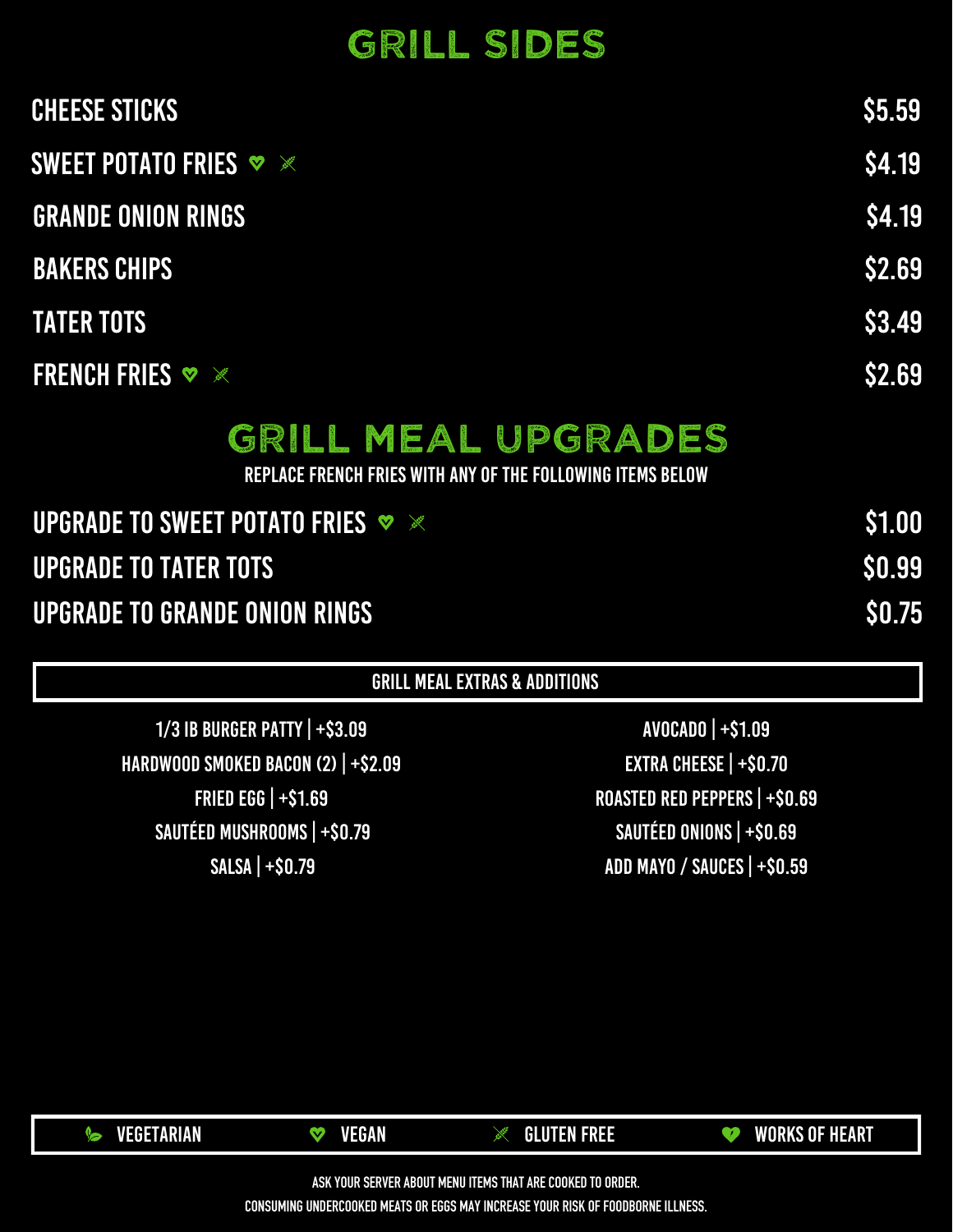|                                                            |                              | <b>CHOOSE A SPREAD</b>              |                                        |
|------------------------------------------------------------|------------------------------|-------------------------------------|----------------------------------------|
| <b>MAYO</b>                                                |                              | STONEGROUND MUSTARD                 | HUMMUS & A                             |
| <b>LOW FAT MAYO</b>                                        |                              | <b>FAT FREE ITALIAN %</b>           | PESTO &                                |
| <b>CHIPOTLE MAYO</b>                                       |                              | <b>CREAMY HORSERADISH</b>           | <b>RANCH</b>                           |
| <b>YELLOW MUSTARD</b>                                      |                              | BALSAMIC GLAZE                      |                                        |
|                                                            |                              | <b>CHOOSE A CHEESE &amp; X</b>      |                                        |
| PROVOLONE                                                  |                              | <b>CHEDDAR</b>                      | <b>AMERICAN</b>                        |
| <b>SWISS</b>                                               |                              | <b>PEPPER JACK</b>                  | <b>HAVARTI</b>                         |
| FRESH MOZZARELLA   +\$1.09                                 |                              |                                     |                                        |
| VEGETARIAN                                                 | <b>VEGAN</b><br>$\mathbf{V}$ | <b>GLUTEN FREE</b><br><b>CALLER</b> | <b>WORKS OF HEART</b><br>$\mathcal{I}$ |
| ASK YOUR SERVER ABOUT MENU ITEMS THAT ARE COOKED TO ORDER. |                              |                                     |                                        |

AVOCADO | +\$1.09

# BUILD YOUR OWN \$7.49

| <b>CLASSIC BREADS</b>         | <b>TWEENER WRAPS</b>                                         | <b>PREMIUM BREADS</b>     |
|-------------------------------|--------------------------------------------------------------|---------------------------|
| WHOLE GRAIN                   | <b>FLOUR TORTILLA</b>                                        | <b>CIABATTA   +\$0.80</b> |
| SOURDOUGH                     | <b>HONEY WHEAT TORTILLA</b>                                  | $FOCACCIA$ +\$0.80        |
| <b>RYE</b>                    | <b>SPINACH TORTILLA</b>                                      | CROISSANT   +\$0.90       |
|                               | <b>CHOOSE A MAIN</b>                                         |                           |
| #1   TURKEY                   | #5   PEPPERONI ※                                             | #8   NI'S CHICKEN SALAD   |
| #2   HAM $\bullet \mathbb{X}$ | #6   EGG SALAD                                               | #9   BACON                |
| #3   CORNED BEEF              | #7   TUNA SALAD $\bullet \ \mathbb{X}$                       | #10   FRESH MOZZARELLA    |
| #4   SALAMI                   |                                                              |                           |
|                               | <b>CHOOSE VEGETABLES <math>\bullet \bullet \times</math></b> |                           |
| <b>LETTUCE</b>                | <b>CUCUMBER</b>                                              | <b>ROASTED RED PEPPER</b> |
| <b>SPINACH</b>                | <b>ONION</b>                                                 | <b>JALAPENO PEPPER</b>    |
| <b>SWEET BASIL</b>            | <b>GREEN PEPPER</b>                                          | <b>PICKLE</b>             |
| <b>TOMATO</b>                 | <b>BANANA PEPPER</b>                                         | <b>MUSHROOM</b>           |
|                               |                                                              |                           |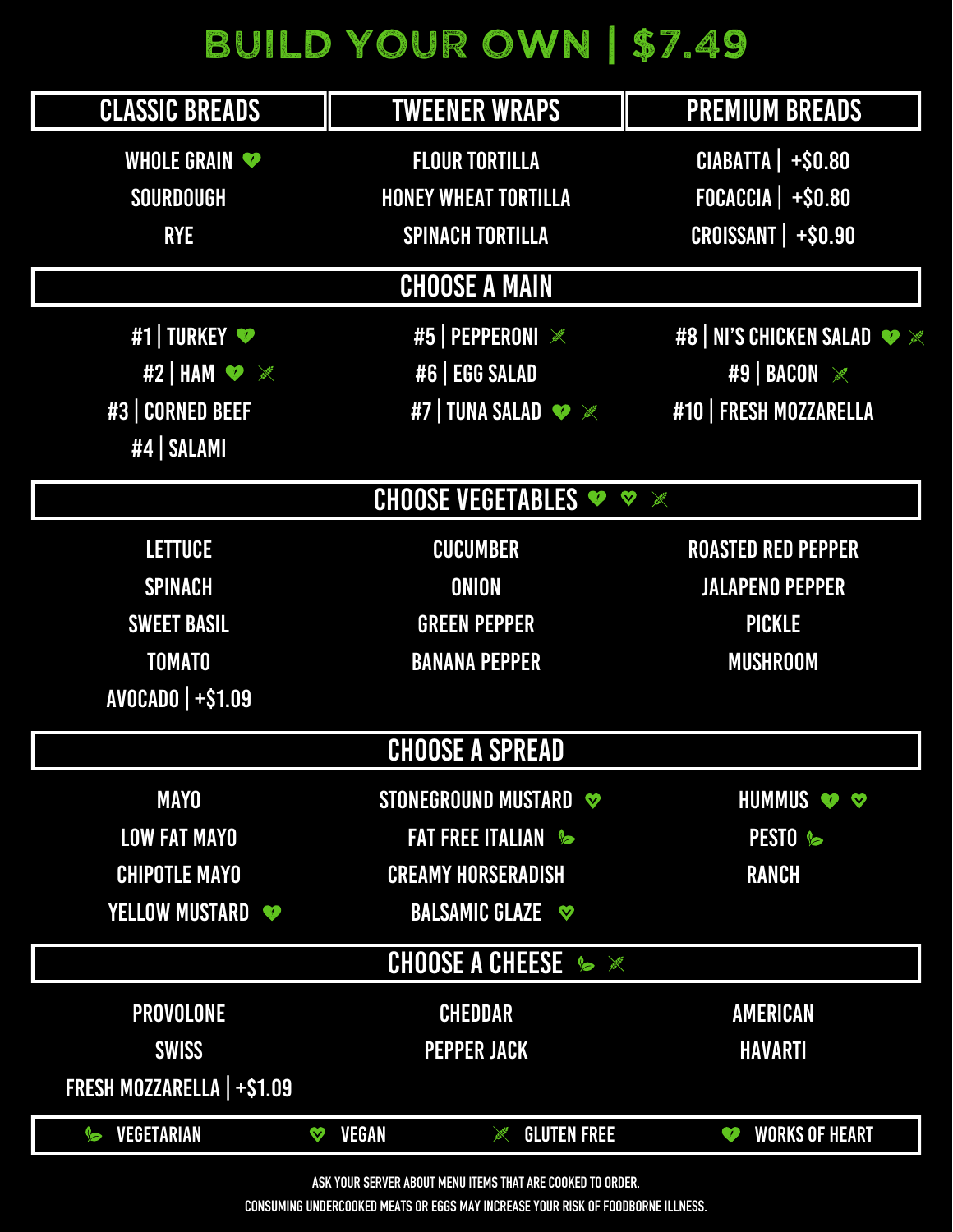

#### #9 | KAHLO'S CALI TURKEY **Turkey | Avocado | Lettuce | Tomato | Cucumber | Ranch | Ciabatta Bread** \$8.29 \$10.29 #8 | MICHELANGELO'S MOZZARELLA **Pepperoni | Fresh Mozzarella | Tomato | Pesto | Ciabatta Bread** \$8.29 \$10.29 #7 | RAPHAEL'S ITALIAN RENAISSANCE **Ham | Pepperoni | Salami | Provolone | Tomato | Onion | Banana Peppers | Italian Dressing | Ciabatta Bread**

|                                                                                                                                                                                                               | <b>SMALL</b>  | <b>LARGE</b> |
|---------------------------------------------------------------------------------------------------------------------------------------------------------------------------------------------------------------|---------------|--------------|
| #1   DA VINCI'S BACON TURKEY FRESCO<br>Turkey   Bacon   Provolone   Tomato   Lettuce   Mayo   Ciabatta Bread                                                                                                  | <b>\$8.29</b> | \$10.29      |
| #2   PICASSO'S TURKEY ABSTRACT<br>Turkey   Cream Cheese   Tomato   Lettuce   Horseradish   Cranberry Sauce   Ciabatta Bread                                                                                   | \$8.29        | \$10.29      |
| #3   DALI'S SURREAL VEGGIE $\bullet$ Hummus = $\bullet$ Cream Cheese = $\bullet$<br>Hummus or Cream Cheese   Avocado   Tomato   Cucumber   Red Onion   Lettuce<br><b>Honey Dijon Mustard   Ciabatta Bread</b> | <b>S8.29</b>  | \$10.29      |
| #4 POLLOCK'S PESTO TURKEY<br>Turkey   Provolone   Roasted Red Peppers   Tomato   Pesto   Focaccia Bread                                                                                                       | <b>\$8.29</b> | \$10.29      |
| #5   VAN GOGH'S SYMBOLIC CORNED BEEF<br>Corned Beef   Swiss   Pickle   Lettuce   Tomato   Stone Ground Mustard   Ciabatta Bread                                                                               | <b>S8.29</b>  | \$10.29      |
| #6   VERMEER'S VEGGIE &<br>Fresh Mozzarella   Tomato   Red Onion   Spinach   Basil   Balsamic Glaze   Focaccia Bread                                                                                          | <b>\$8.29</b> | \$10.29      |
| #7   RAPHAEL'S ITALIAN RENAISSANCE                                                                                                                                                                            | <b>\$8.29</b> | \$10.29      |

# WORKS OF ART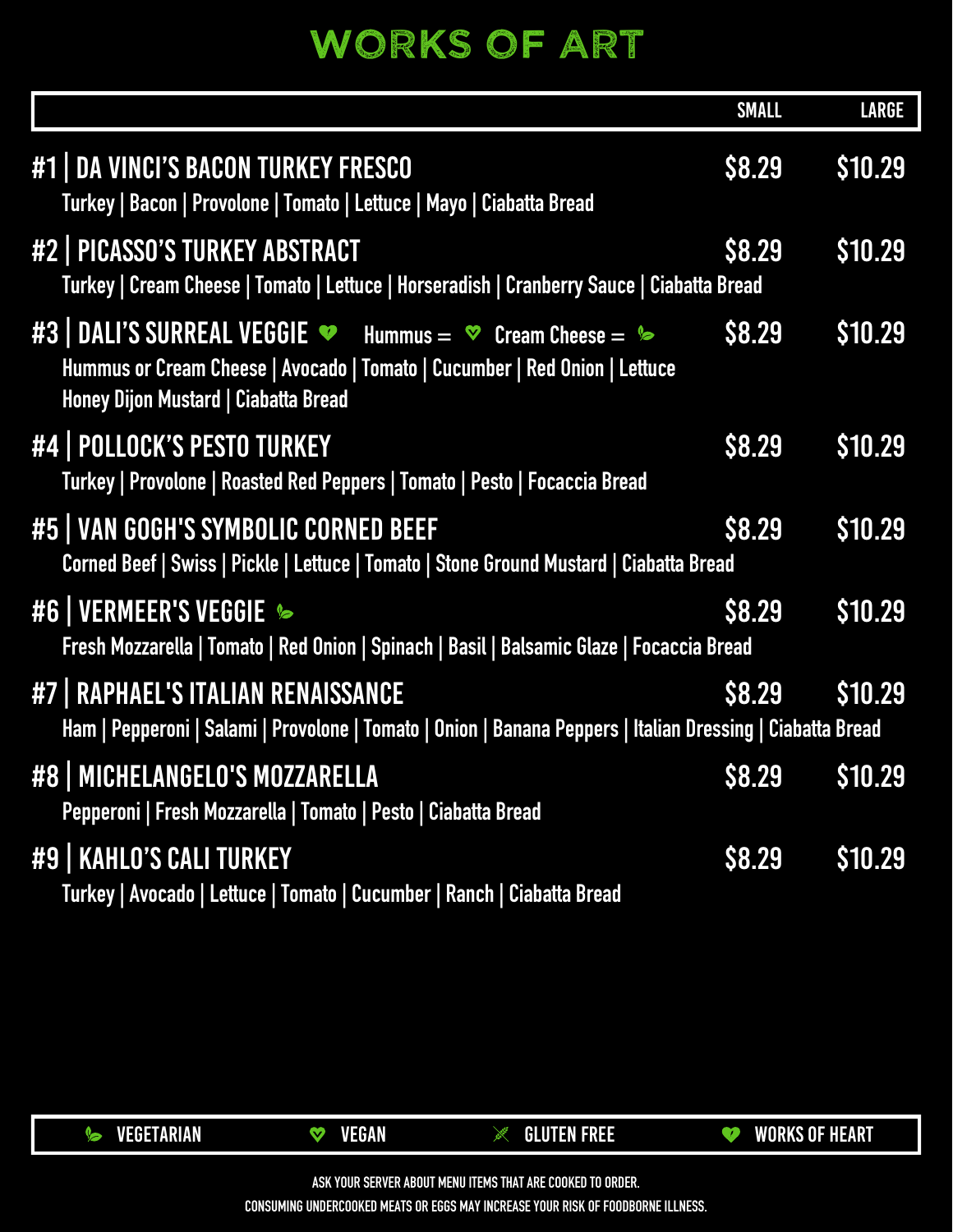

#### HALF IT YOUR WAY

**Half Classic Sandwich with a Medium 12oz Soup**

\$8.99

\$7.59 \$9.59

## HALF IT YOUR WAY

#20 | CLASSIC BLT **Bacon | Lettuce | Tomato | Mayo | Texas Toast**

**Turkey | Swiss | Coleslaw | Thousand Island | Grilled Rye Bread**

|                                                                                                             | <b>SMALL</b>  | <b>LARGE</b>  |
|-------------------------------------------------------------------------------------------------------------|---------------|---------------|
| #12   CLASSIC TURKEY<br>Turkey   Provolone   Lettuce   Tomato   Mayo   Sourdough Bread                      | S7.59         | \$9.59        |
| #13   CLASSIC TURKEY CLUB<br>Turkey   Bacon   Lettuce   Tomato   Mayo   Texas Toast                         | \$7.59        | <b>\$9.59</b> |
| #14   DEARBORN HAM<br>Dearborn Ham   Swiss   Lettuce   Tomato   Onion   Stone Ground Mustard   Rye Bread    | \$7.59        | \$9.59        |
| #15   SKIPJACK TUNA SALAD<br>Tuna Salad   Havarti   Lettuce   Tomato   Honey Dijon Mustard   12 Grain Bread | <b>\$7.59</b> | \$9.59        |
| <b>#16 NIHAD'S CHICKEN SALAD</b><br>Ni's Chicken Salad   Swiss   Lettuce   Tomato   Whole Grain Bread       | \$7.59        | \$9.59        |
| #18   TWO WAYS REUBEN<br>Corned Beef   Coleslaw or Sauerkraut   Swiss   Thousand Island   Rye Bread         | <b>\$7.59</b> | \$9.59        |
| #19 JERRY'S REUBEN<br>Turkey   Swice   Coloclaw   Thousand Island   Grillod Ryo Rroad                       | <b>\$7.59</b> | \$9.59        |

# CLASSICS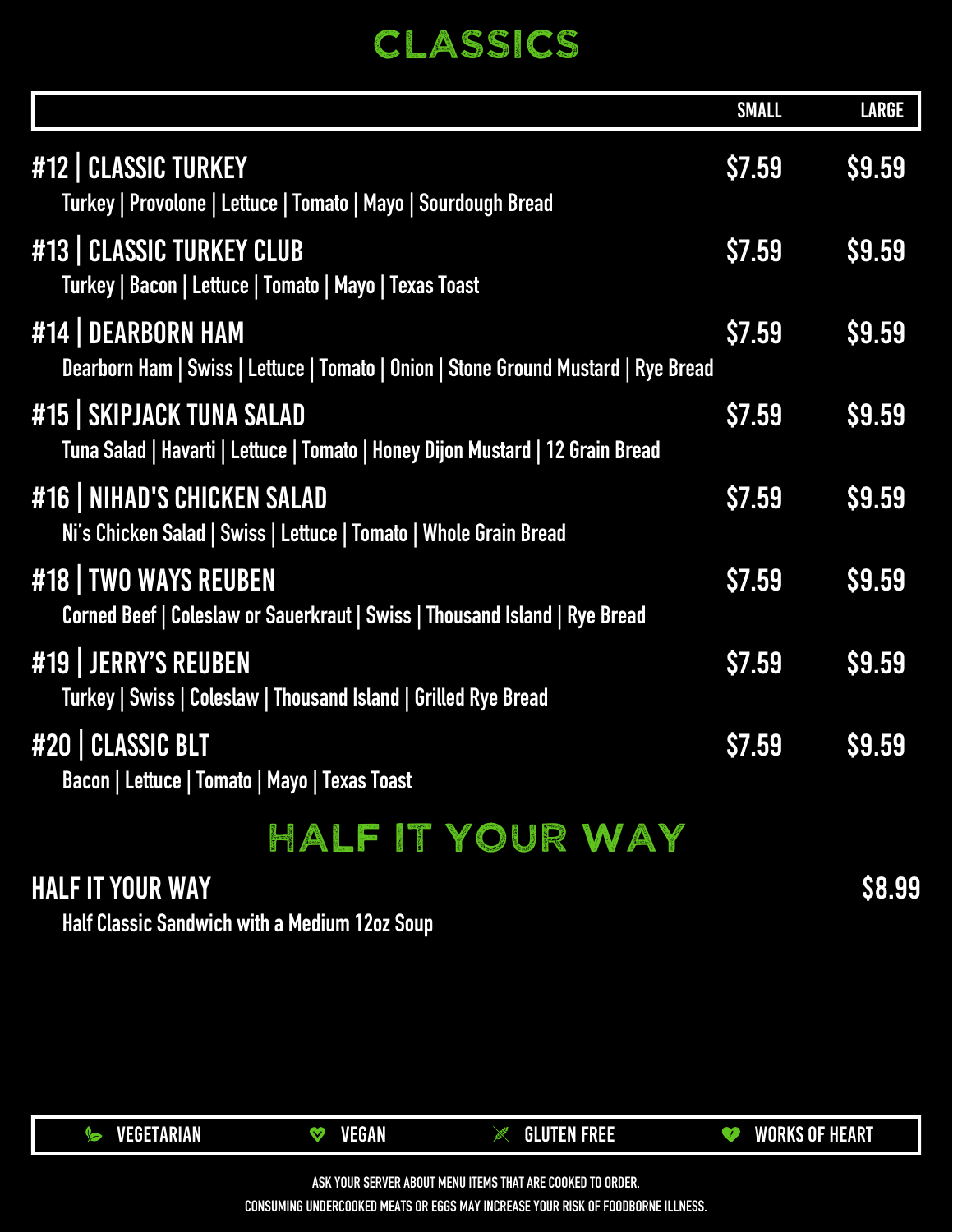

\$7.59 \$9.59

\$7.59 \$9.59

**Fresh Mozzarella | Tomato | Balsamic Glaze | Red Onion | Spinach | Basil**

**Hummus | Lettuce Blend | Cucumber | Tomato | Fattoush Dressing | Wheat Tortilla**

#### #30 | BALSAMIC VEGGIE TWEENER

**Chicken | Parmesan | Lettuce | Caesar Dressing**

#### #29 | HUMMUS & FATTOUSH TWEENER <sup>↓</sup>

|                                                                                                                                                                                                  | <b>SMALL</b>  | <b>LARGE</b>  |
|--------------------------------------------------------------------------------------------------------------------------------------------------------------------------------------------------|---------------|---------------|
| #21   CLASSIC TURKEY TWEENER<br>Turkey   Provolone   Lettuce   Tomato   Mayo                                                                                                                     | \$7.59        | \$9.59        |
| #22   CLASSIC TURKEY CLUB TWEENER<br>Turkey   Bacon   Lettuce   Tomato   Mayo                                                                                                                    | <b>\$7.59</b> | <b>\$9.59</b> |
| #23   DEARBORN HAM TWEENER<br>Dearborn Ham   Swiss   Lettuce   Tomato   Onion   Stone Ground Mustard                                                                                             | \$7.59        | \$9.59        |
| #24   SKIPJACK TUNA SALAD TWEENER<br>Tuna Salad   Havarti   Lettuce   Tomato   Honey Dijon Mustard                                                                                               | <b>\$7.59</b> | <b>\$9.59</b> |
| <b>#25   NIHAD'S CHICKEN SALAD TWEENER</b><br>Ni's Chicken Salad   Swiss   Lettuce   Tomato                                                                                                      | <b>\$7.59</b> | <b>\$9.59</b> |
| $\#27$   AVOCADO VEGGIE TWEENER $\bullet$ Hummus = $\bullet$ Cream Cheese = $\bullet$ \$7.59<br>Hummus or Cream Cheese   Avocado   Tomato   Cucumber   Honey Dijon Mustard   Red Onion   Lettuce |               | <b>S9.59</b>  |
| #28   CHICKEN CAESAR TWEENER                                                                                                                                                                     | <b>\$7.59</b> | <b>\$9.59</b> |

WHEAT TORTILLA | SPINACH TORTILLA | FLOUR TORTILLA

### TWEENERS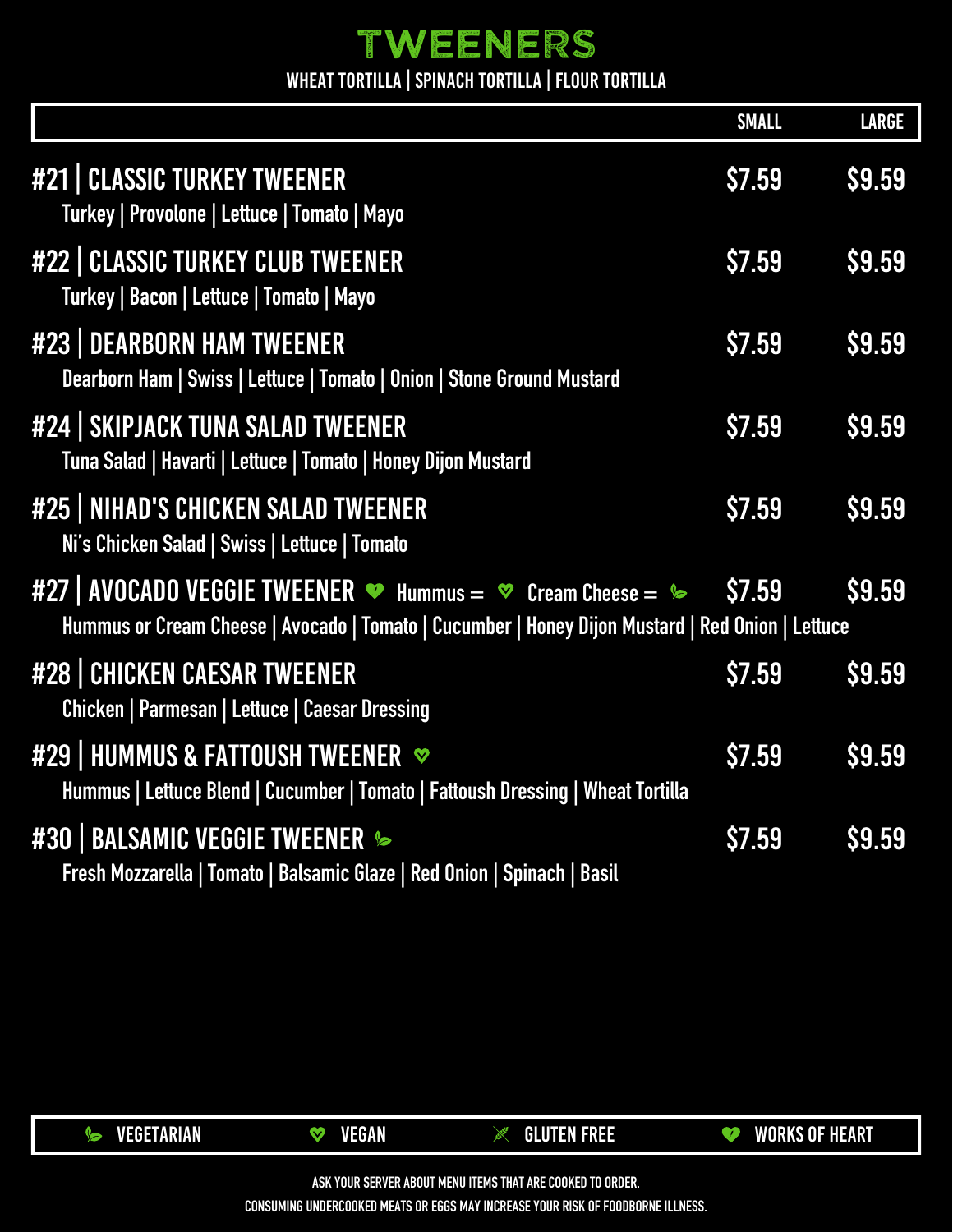| <b>QUESADILLA TOPPINGS AND EXTRAS</b>                      |                               |                                |                                       |
|------------------------------------------------------------|-------------------------------|--------------------------------|---------------------------------------|
| <b>TOMATO</b>                                              |                               | <b>RED ONION</b>               | <b>SPINACH</b>                        |
| <b>JALAPENO PEPPER</b>                                     |                               | <b>GREEN PEPPER</b>            | <b>MUSHROOM</b>                       |
| <b>AVOCADO   +\$1.09</b>                                   |                               | <b>EXTRA CHICKEN   +\$2.39</b> | <b>EXTRA VEGETABLES   +\$0.79</b>     |
| <b>BACON   +\$1.99</b>                                     |                               |                                |                                       |
|                                                            |                               |                                |                                       |
| <b>VEGETARIAN</b>                                          | <b>VEGAN</b><br>$\bm{\nabla}$ | <b>GLUTEN FREE</b>             | <b>WORKS OF HEART</b><br>$\mathbf{Y}$ |
| ASK YOUR SERVER ABOUT MENU ITEMS THAT ARE COOKED TO ORDER. |                               |                                |                                       |

### CHICKEN QUESADILLA

**Marinated Chicken | Mozzarella & Cheddar | Choice of Three Vegetables**

\$8.09



**Mozzarella & Cheddar | Choice of Three Vegetables**

ALL QUESADILLAS ARE PREPARED WITH FLOUR TORTILLA & SERVED WITH SALSA & SOUR CREAM.

|                                                                                                                                        | <b>HOT WRAP</b> | <b>MEAL</b>  |
|----------------------------------------------------------------------------------------------------------------------------------------|-----------------|--------------|
| <b>SMOKED BBQ CHICKEN WRAP</b><br>Marinated Chicken   Cheddar   Tomato   Red Onion   Green Pepper   BBQ Sauce                          | <b>\$7.59</b>   | \$10.59      |
| <b>CORDON BLUE CHICKEN WRAP</b><br>Marinated Chicken   Deli Ham   Mozzarella   Tomato   Red Onion   Green Pepper   Honey Dijon Mustard |                 | S7.59 S10.59 |
| <b>CHICKEN VERONA WRAP</b><br>Marinated Chicken   Mozzarella   Tomato   Red Onion   Green Pepper   Basil Pesto   Mayonnaise            | <b>S7.59</b>    | \$10.59      |
| <b>BUFFALO CHICKEN WRAP</b><br>Marinated Chicken   Cheddar   Tomato   Red Onion   Green Pepper   Frank's Red Hot                       | <b>\$7.59</b>   | \$10.59      |
| <b>MEDITERRANEAN CHICKEN WRAP</b><br>Marinated Chicken   Provolone   Lettuce Blend   Tomato   Pickle   Creamy Garlic Sauce             | <b>\$7.59</b>   | \$10.59      |
| QUESADILLAS                                                                                                                            |                 |              |

### HOT WRAPS

ALL HOT WRAPS ARE PREPARED WITH FLOUR TORTILLA.

HOT WRAP MEALS INCLUDE A BAG OF CHIPS AND 20OZ SODA OR WATER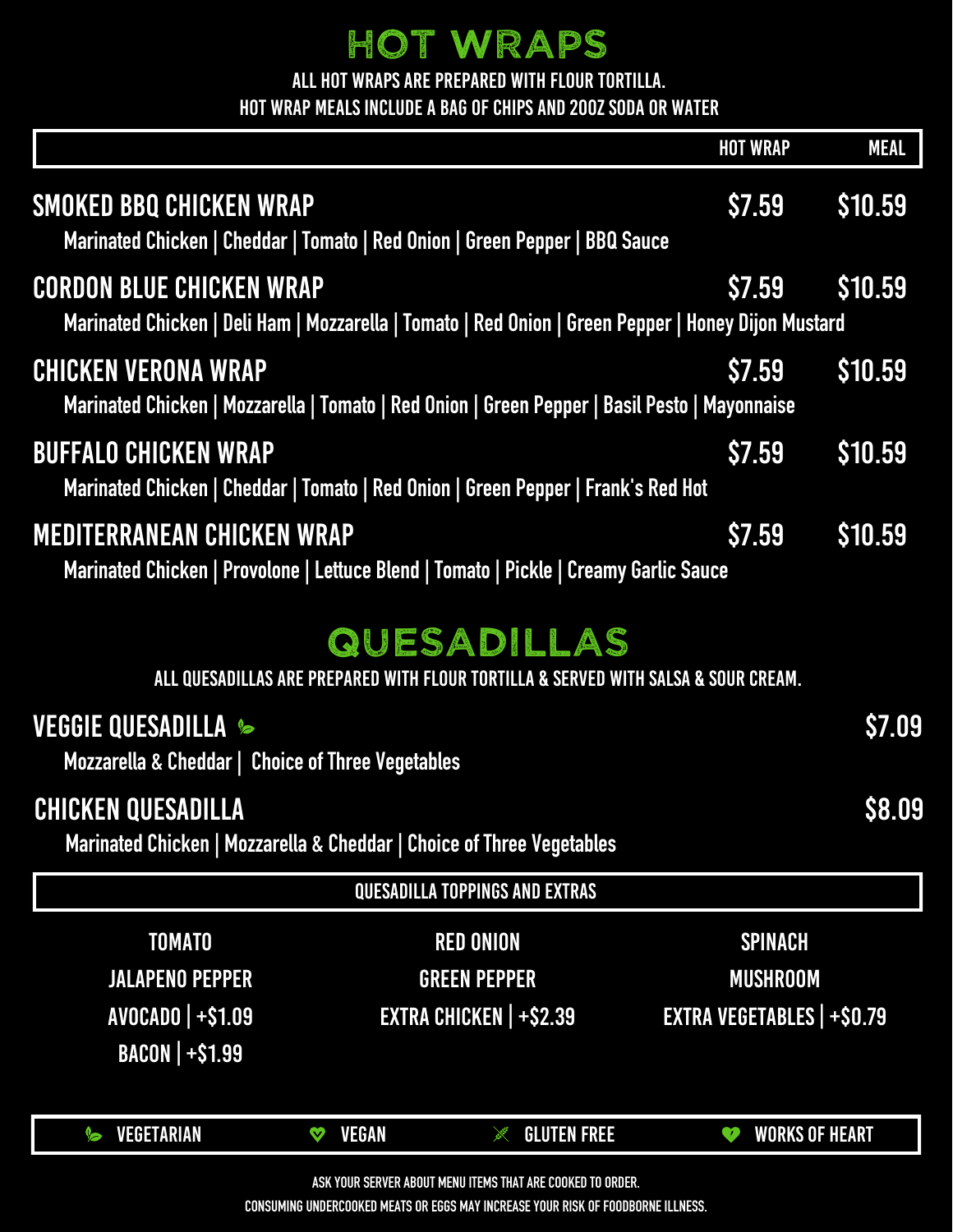RED ONION BLACK OLIVE



TOMATO

GREEN PEPPER

| <b>CLASSIC FLATBREAD PIZZA</b> No Meat = S<br>Mozzarella   Choice of Two Toppings   Marinara Sauce          |                                      |                  | <b>S5.79</b> |
|-------------------------------------------------------------------------------------------------------------|--------------------------------------|------------------|--------------|
| <b>BBQ CHICKEN PIZZA</b><br>Marinated Chicken   Bacon   Cheddar   Red Onion   Tomato   BBQ Sauce            |                                      |                  | S6.79        |
| <b>PESTO VEGGIE PIZZA &amp;</b><br>Basil Pesto   Mozzarella   Tomato   Spinach   Red Onion   Banana Peppers |                                      |                  | S6.79        |
| <b>MARGHERITA PIZZA S</b><br>Fresh Mozzarella   Tomato   Basil   Light Coating of Marinara Sauce            |                                      |                  | <b>S6.79</b> |
| <b>MEAT LOVERS PIZZA</b><br>Pepperoni   Italian Sausage   Ham   Bacon   Mozzarella   Marinara Sauce         |                                      |                  | \$7.29       |
|                                                                                                             | <b>FLATBREAD TOPPINGS AND EXTRAS</b> |                  |              |
| PEPPERONI                                                                                                   | <b>HAM</b>                           | <b>BACON</b>     |              |
| <b>ITALIAN SAUSAGE</b>                                                                                      | <b>CHICKEN</b>                       | <b>RED ONION</b> |              |

| UKEEN PEPPER                             | IUMAIU                               | <b>BLAUK ULIVE</b>     |
|------------------------------------------|--------------------------------------|------------------------|
| <b>MUSHROOM</b>                          | <b>BANANA PEPPER</b>                 | <b>JALAPENO PEPPER</b> |
| <b>EXTRA MEAT   <math>+</math>\$2.09</b> | <b>EXTRA VEGETABLES   +\$0.79</b>    |                        |
|                                          | PICASSO'S ALMOST FAMOUS MAC & CHEESE |                        |
| <b>SMALL</b>                             |                                      | <b>\$3.59</b>          |
| <b>MEDIUM</b>                            |                                      | <b>\$5.09</b>          |
| <b>LARGE</b>                             |                                      | <b>\$6.69</b>          |
|                                          |                                      |                        |
|                                          |                                      |                        |

ALL PIZZA ARE SERVED ON A FLATBREAD AND BAKED IN THE OVEN

### FLATBREAD PIZZA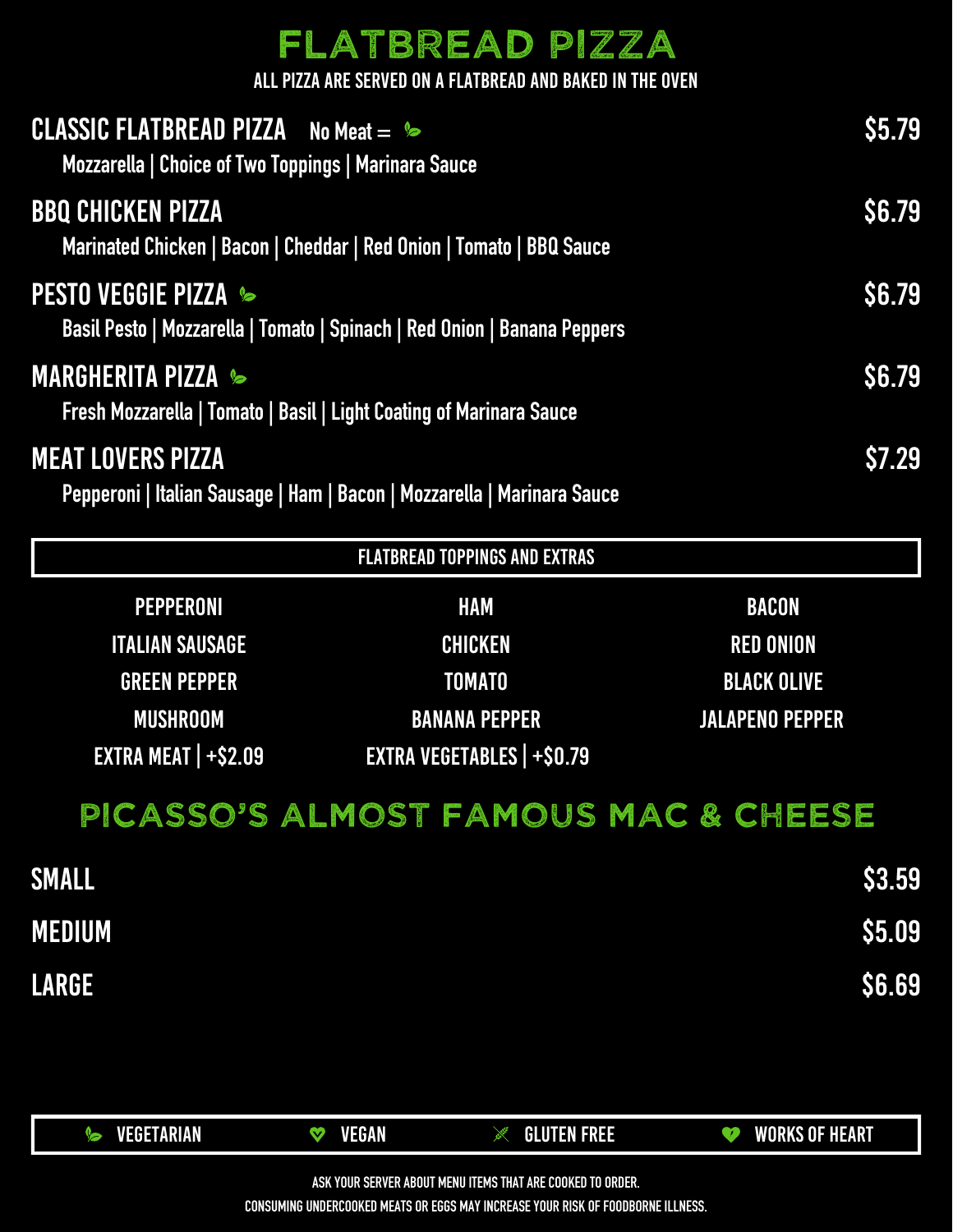

# \$6.49 / POUND FRUIT & YOGURT BAR

#### SALAD DRESSING PACKETS

**Please Place Small Cups of Salad Dressing on the Scale at the Register to be Weighed**

\$0.60 / EACH

#### GRILLED CHICKEN BREAST

**Available at the Grill Station | Please Keep Chicken on the Side until after Payment**

\$3.39

# \$8.99 / POUND SALAD BAR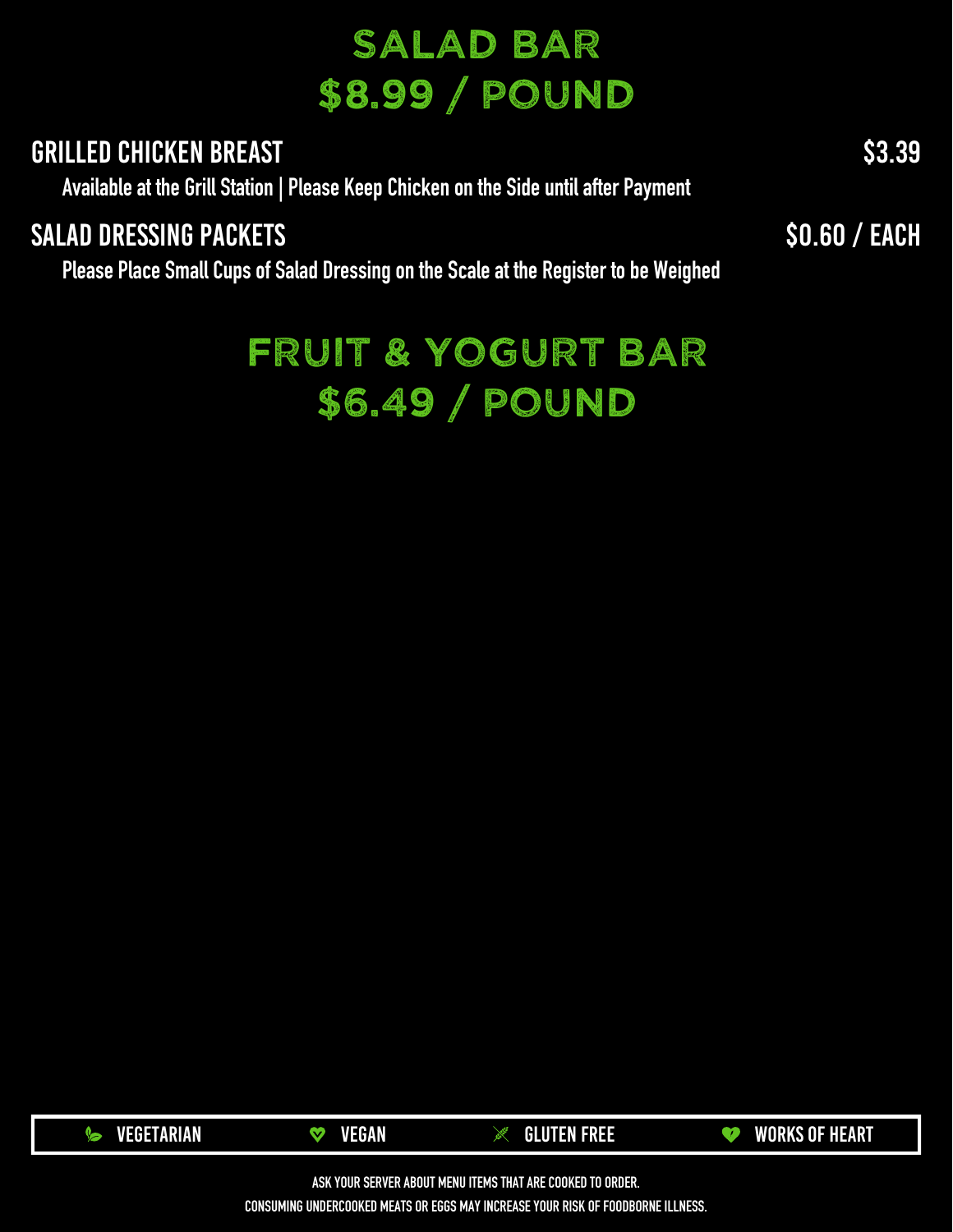

| <b>SMALL OATMEAL OR GRITS - 80Z</b>   | <b>S2.09</b> |
|---------------------------------------|--------------|
| <b>MEDIUM OATMEAL OR GRITS - 120Z</b> | <b>S2.49</b> |
| <b>LARGE OATMEAL OR GRITS - 160Z</b>  | S2.99        |

PLEASE CHECK OUT CHEF'S DAILY SOUP FEATURES! MOST SOUPS ARE MADE GLUTEN FREE, BUT PLEASE ASK ANY STAFF MEMBER FOR DIETARY QUESTIONS.

LARGE SOUP - 160Z<br>\$5.99 MEDIUM SOUP - 120Z SMALL SOUP - 80Z<br>
SMALL SOUP - 80Z

# OATMEAL & GRITS

### HOUSEMADE SOUPS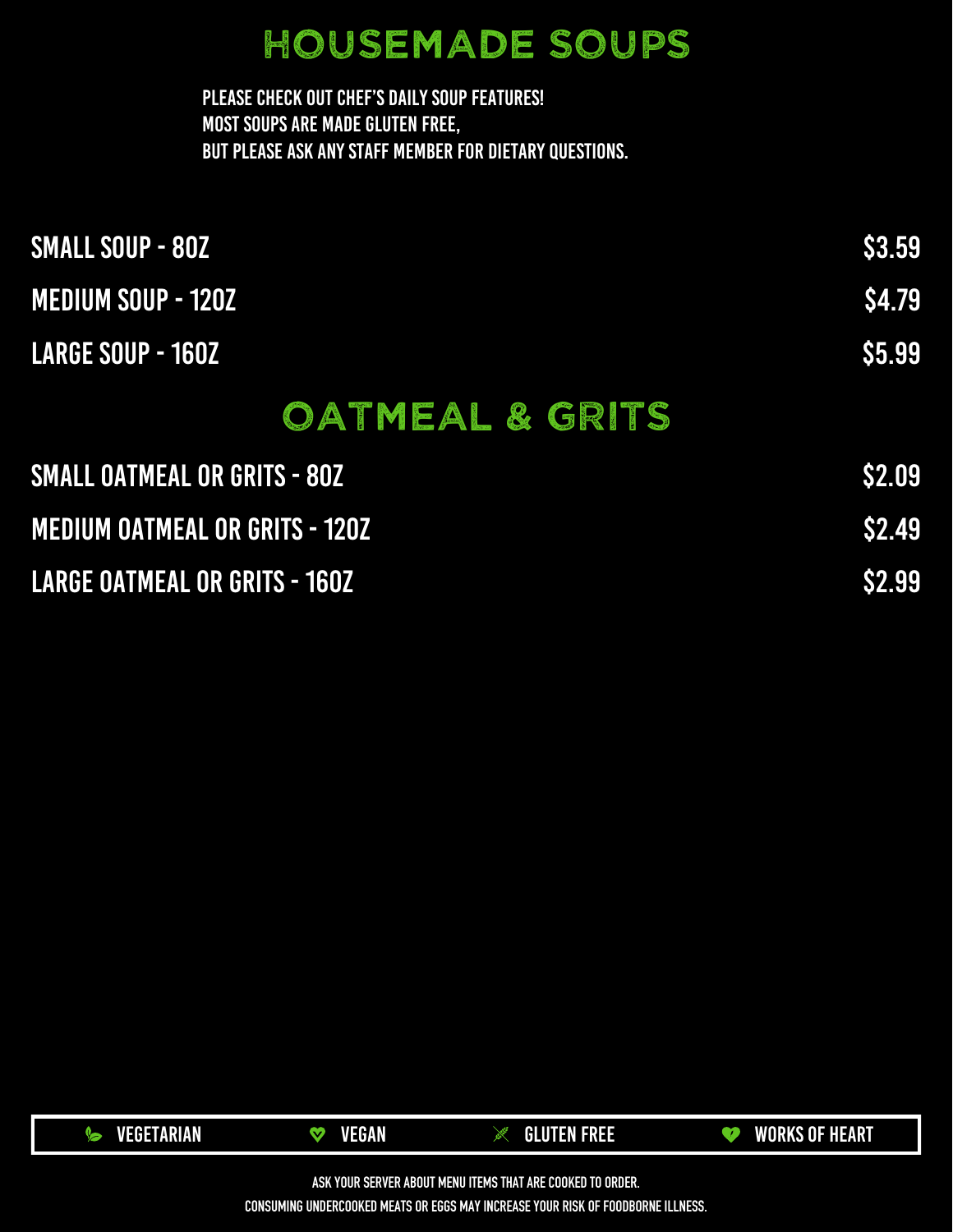

|                      | <b>MEDIUM COFFEE - 160Z</b> | <b>\$2.45</b> |
|----------------------|-----------------------------|---------------|
|                      | <b>LARGE COFFEE - 200Z</b>  | \$2.65        |
| <b>ONE TEABAG</b>    |                             | \$2.25        |
| <b>EXTRA TEA BAG</b> |                             | \$0.50        |

| <b>BAGEL</b>                                                                                     | \$1.79        |
|--------------------------------------------------------------------------------------------------|---------------|
| <b>DONUT</b>                                                                                     | <b>\$1.59</b> |
| <b>SCONE</b><br>Raspberry White Chocolate Chunk   Blueberry   Apple Cinnamon                     | \$2.69        |
| <b>MUFFIN</b><br>Banana Nut   Blueberry   Chocolate Chocolate Chip   Cranberry Orange   Seasonal | \$3.39        |
| <b>SWEET BREADS</b>                                                                              | <b>\$2.49</b> |
| CONDIMENTS                                                                                       |               |
| <b>CREAM CHEESE CUP</b>                                                                          | \$0.79        |
| <b>PEANUT BUTTER</b>                                                                             | <b>\$0.69</b> |
| COFFEE & TEA                                                                                     |               |

# BAKED GOODS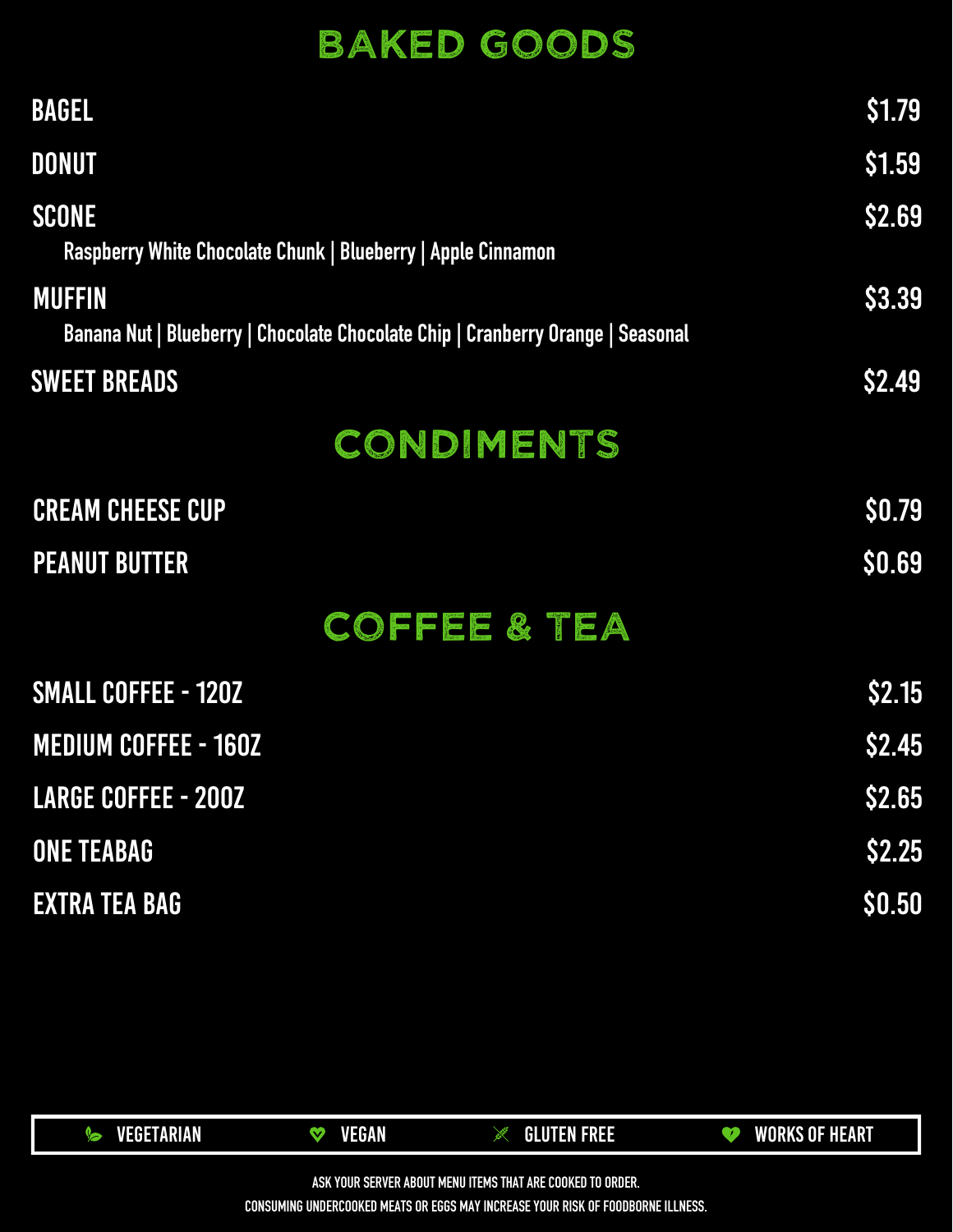

| <b>CHOCOLATE PEANUT BUTTER STACK</b> | \$3.39        |
|--------------------------------------|---------------|
| <b>CHEWY MARSHMALLOW SQAURE</b>      | \$3.39        |
| <b>CHOCOLATE CHUNK BROWNIE</b>       | <b>\$3.39</b> |
| <b>DECADENT ICED BROWNIE</b>         | <b>\$3.39</b> |
| <b>PEACH BERRY CRUMBLE</b>           | \$3.39        |
| LUSCIOUS LEMON BAR                   | \$3.39        |
| <b>ROCKSLIDE BROWNIE</b>             | \$3.39        |
| <b>RASPBERRY SAMMIE</b>              | <b>\$3.39</b> |
| <b>APPLE CRUMB BAR</b>               | <b>\$3.39</b> |
| <b>TOFFEE BAR</b>                    | <b>\$3.39</b> |
| <b>MELTAWAY</b>                      | <b>\$3.39</b> |

# DESSERT BARS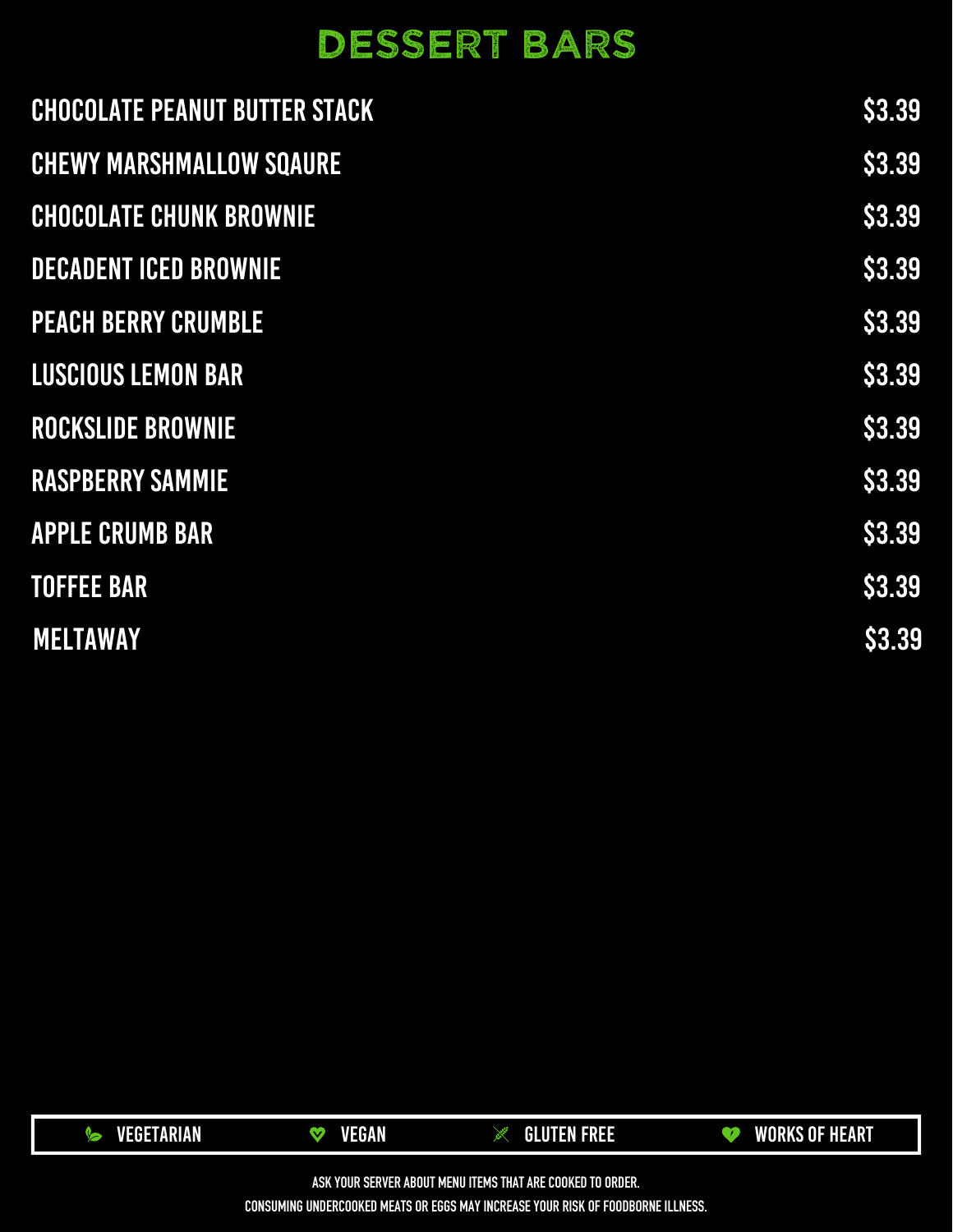

| <b>TWO TACO COMBO</b><br>Beans   Rice   Soft Flour or Corn Tortillas | $\sqrt{57.99 / \text{LBS}}$     |
|----------------------------------------------------------------------|---------------------------------|
| <b>BURRITO</b><br><b>Wrapped in a Flour Tortilla</b>                 | \$8.99 / LBS                    |
| <b>BOWL</b><br><b>Naked Burrito</b>                                  | \$8.99 / LBS                    |
| <b>LOADED NACHOS</b><br>House-made Corn Tortilla Chips & Queso       | <b>\$8.99 / LBS</b>             |
|                                                                      | CHOOSE YOUR FILLINGS            |
| <b>PROTEIN</b>                                                       | <b>RICE</b>                     |
| <b>SEASONED GROUND BEEF</b>                                          | <b>CILANTRO LIME WHITE RICE</b> |
| <b>SHREDDED CHILI CHICKEN</b>                                        | <b>SPANISH RICE</b>             |
| <b>PORK CARNITAS</b>                                                 |                                 |

**BEANS** 

## TACO TUESDAY MAD MEX: PICK YOUR STYLE

#### FIESTA BLACK BEAN MEDLEY

REFRIED BEANS

VEGETARIAN OPTIONS: FAJITA PEPPERS & ONIONS & TOPPED WITH GUACAMOLE